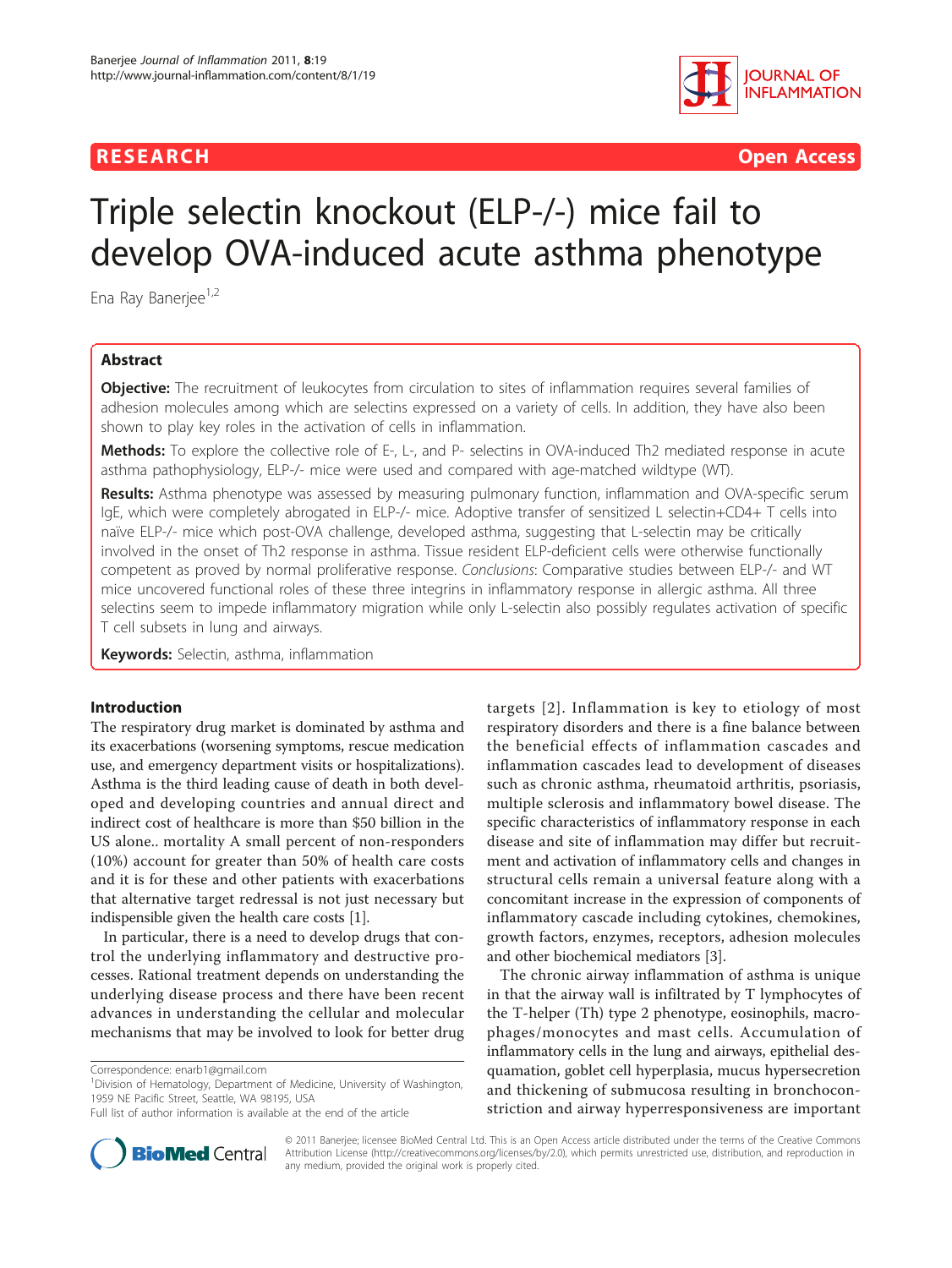features of asthma [[4\]](#page-12-0) Both cells from among the circulating leukocytes such as Th2 lymphocytes, mature plasma cells expressing IgE, eosinophils [[5\]](#page-12-0)and neutrophils as well as local resident and structural cells constituting the 'respiratory membrane' (airway epithelial cells, fibroblasts, resident macrophages, bronchial smooth muscle cells, mast cells etc.) contribute to the pathogenesis of asthma [[6\]](#page-12-0). Cross-linking of IgE receptors on mast cells releases histamines, prostaglandins, thromboxane and leukotrienes leading to bronchoconstriction, vasodilation and mucus secretion. A cascade of interactions between cells and soluble molecules result in bronchial mucosal inflammation and lead to airway hyperresponsiveness [\[7\]](#page-12-0).

Leukocyte emigration into lung is an important event in the pathogenesis of asthma, likely mediated by a series of leukocyte adhesion molecule interactions with endothelium of which the various ICAMs, adhesion molecules [[8](#page-12-0)] and selectins [\[9,10\]](#page-12-0) have been found to be critically important. Among the integrins,  $\alpha$ 4 is key in initial signaling for sensitization as well as migration for the onset and development of a full blown acute asthma phenotype as well as airway remodeling in chronic asthma while  $\beta$ 2 integrins are solely required for mechanical migration of leukocytes [[11,12\]](#page-12-0).

During inflammatory recruitment in lung and airways, the initial contact of leukocytes with the endothelium is mediated by selectins and their ligands inducing the rolling of leukocytes along the vessel wall [[13](#page-12-0)-[17](#page-12-0)]. This rolling phenomenon is a pre-requisite for the subsequent firm adhesion and transmigration, which is mediated by members of the integrin family, e.g.  $\beta$ 2 integrins, and immunoglobulin gene superfamily, e.g. intercellular adhesion molecule-1 (ICAM-1) [[18-20\]](#page-12-0).Peribronchial inflammation contributes to the pathophysiology of allergic asthma. In many vascular beds, adhesive interactions between leukocytes and the endothelial surface initiate the recruitment of circulating cells. Such movement is believed to follow a coordinated and sequential molecular cascade initiated, in part, by the three members of the selectin family of carbohydrate-binding proteins: E-selectin (CD62E), L-selectin (CD62L) and P-selectin (CD62P).

The role of selectins in neutrophil trafficking in the lungs was frequently considered negligible since the narrow pulmonary capillaries cannot accommodate the typical selectin-mediated rolling phenomenon. Selectins especially did not seem necessary in lung neutrophil sequestration since the deceleration of circulating neutrophils prior to their firm adherence was effectively achieved by their mechanical retention [[10\]](#page-12-0). Yet a large body of experimental data demonstrating that selectin inhibition (via the use of blocking antibodies or selectin antagonists or transgenic knockout of 1 or more selectins) frequently protected animals from Acute lung injury. [Subset-Specific

Reductions in Lung Lymphocyte Accumulation Following intratracheal antigen Challenge in Endothelial Selectin-Deficient Mice [\[21](#page-12-0)-[23\]](#page-13-0). P-selectin mediated platelet-neutrophil interactions are critical to the development of ALI, to which they contribute by enhancing their respective activations, which trigger the production of TXA2 and other inflammatory mediators [[24](#page-13-0)].

In addition to being responsible for the rolling phenomenon, selectins have been implicated as important signaling molecules involved in leukocyte activation as well. The selectin gene family closely linked on mouse chr1, encodes 3 structurally related proteins that display differential spatial and temporal expression within the vascular system. Endotherlial cells express E-selectin, platlets express P-selectins and leukocytes express L-selectin. Whereas P-selectin (CD62P) is rapidly mobilized to the surface of activated endothelium or platlets, E-selectin (CD62E) expression is induced by inflammatory cytokines. L-selectin (CD62L) is constitutively expressed on most leukocytes.

Selectin expression can be up-regulated under inflammatory conditions in experimental animals [[25-28\]](#page-13-0) and humans [\[29\]](#page-13-0). Although there appear to be some variations in E-selectin expression depending on the disease state, the general consensus from these studies is that E-selectin is most strongly expressed on endothelial cells of portal tract vessels and hepatic venules and to a lesser degree on sinusoidal lining cells [\[25\]](#page-13-0). In contrast, L-selectin is constitutively present on most types of leukocytes [[30](#page-13-0)]. In vitro studies showed that E-selectin on endothelial cells can induce up-regulation of Mac-1 (CD11b/CD18) on neutrophils [[31\]](#page-13-0). In addition, L-selectin ligation or crosslinking induced up-regulation of Mac-1 and priming for superoxide formation [[19](#page-12-0)]. Thus, E-, P-, and L-selectin may have an important function in Th2 response in OVA-induced asthma.

The objective of this study was to investigate the functional significance of E-, P- and L-selectin in an experimental model of OVA-induced lung injury. OVA induce a Th2-mediated inflammatory response characterized by inflammatory recruitment in lungs and airways, mucus over-secretion and airways hyperresponsiveness. Our previous studies [[11,12](#page-12-0)] have shown the involvement of various families of adhesion molecules viz.  $\alpha$ 4 $\beta$ 1,  $\beta$ 2 and VCAM-1 facilitate leukocyte transmigration, adherence to parenchymal cells, and Th2 response, in the pathophysiology of various inflammatory disease models such as allergic asthma and aseptic peritonitis. This study elucidates the effect of deletion of all three selectins in the development of allergic asthma phenotype in mice.

# Materials and methods

## Animals

C57BL6 mice were used as described previously [\[11,12](#page-12-0)]. Wildtype (WT) and ELP-/- (was kindly donated by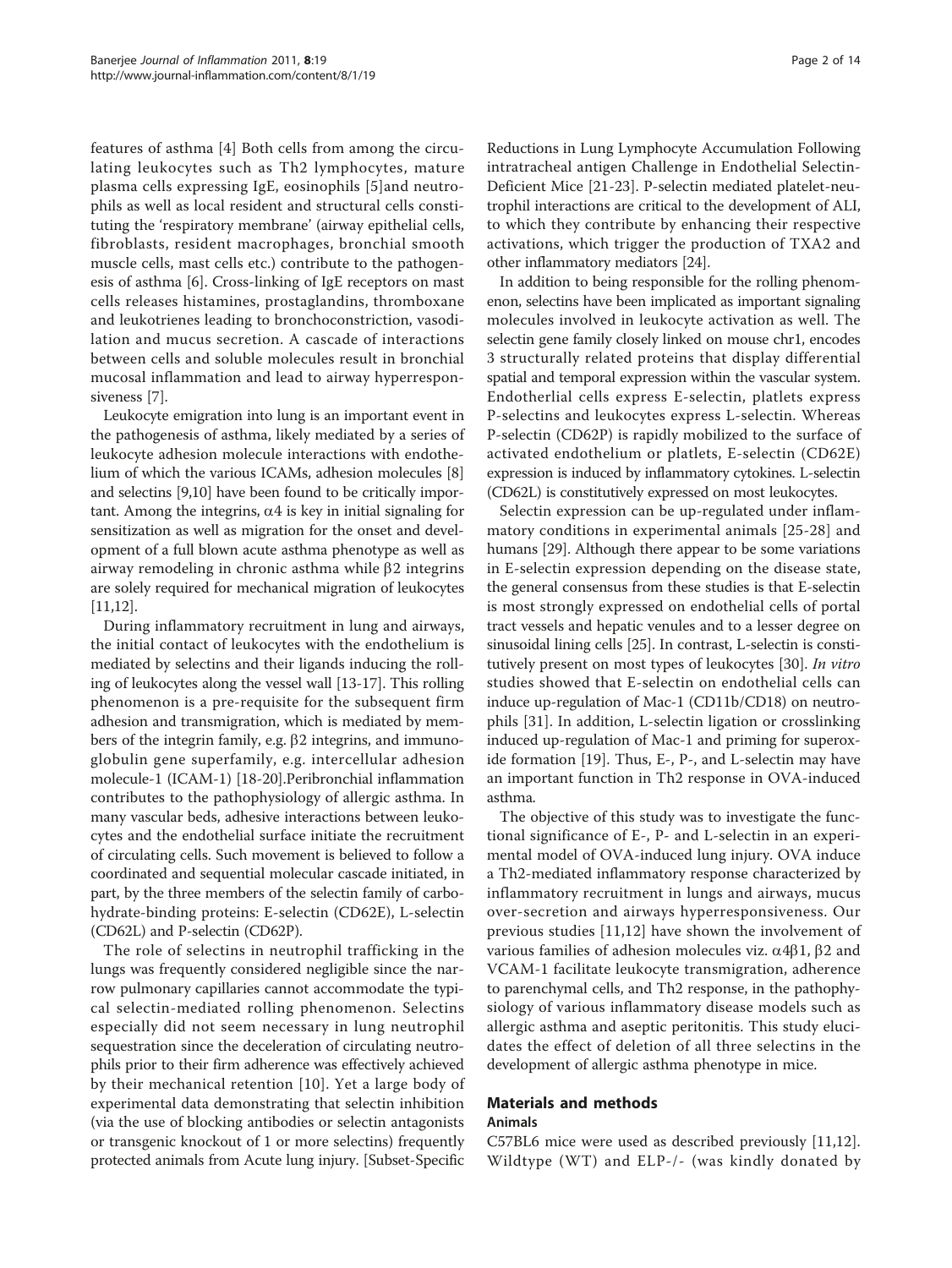<span id="page-2-0"></span>Richard O. Hynes of the Howard Hughes Medical Institute and Center for Cancer research, MIT, Cambridge, MA) both on a C57BL6 background were used. All animals were maintained under SPF conditions in the animal facility of the University of Washington following strict guidelines laid down by IACUC. (n = 5 mice per experimental group).

#### Allergen sensitization and challenge

Mice were sensitized and later challenged with OVA (Pierce, Rockford, IL) as described previously [[11](#page-12-0),[12\]](#page-12-0). Mice were immunized with OVA (100 mg) complexed with aluminium sulfate in a 0.2-ml volume, administered by i.p. injection on day 0. On days 8 (250 mg of OVA) and on days 15, 18, and 21 (125 mg of OVA), mice were anesthetized briefly with inhalation of isoflurane in a standard anesthesia chamber and given OVA by intratracheal (i.t.) administration. Intratracheal challenges were done as described previously (Iwata A, J Immunol. 2003;170:3386). Mice were anesthetised and placed in a supine position on the board. The animal's tongue was extended with lined forceps and 50 ml of OVA(in the required concentration) was placed at the back of its tongue. The control goup received normal saline with aluminium sulfate by i.p. route on day 0 and 0.05 ml of 0.9% saline by i.t. route on days 8, 15, 18, and 21 (Figure 1).

#### Pulmonary function test

In vivo airway hyperresponsiveness to methacholine was measured 24 hours after the last OVA challenge by both invasive and non-invasive plethysmography.

#### Invasive plethysmography

On d 22, 24 h after the last intra-tracheal allergen (OVA) challenge invasive pulmonary mechanics were measured in mice in response to methacholine in the same manner as previously described [[11\]](#page-12-0) with the

following modifications: a) the thorax was not opened, b) mice were ventilated with a tidal volume of 200 μl and respiratory rate of 120 breaths/min using a Mini-Vent Ventilator for Mice (Harvard Apparatus, Holliston, MA), c) mice received aerosolized solutions of methacholine (0, 3.125, 6.25, 12.5, 25, 50, and 100 mg/ml in normal saline) via an AER 1021 nebulizer aerosol system (Buxco Electronics, Inc., Wilmington, NC) with 2.5-4 micron aerosol particle size generated by NEB0126 nebulizer head (Nektar Therapeutics, San Carlos, CA), and d) a commercial plethysmography system (Model PLY4111 plethysmograph, MAX II amplifier and pressure transducer system, and Biosystem XA software, Buxco Electronics, Inc.) was used to determine  $R_L$  as calculated from measures of pressure and flow and expressed as  $cmH<sub>2</sub>O/ml/s$ ). Non-invasive plethysmography (expressed as Penh) was also assessed on d 22 in independent experiments.

Non-invasive whole body plethysmography in conscious, free moving, spontaneously breathing mice using whole-body plethysmography (model PLY 3211; Buxco Electronics, Sharon, CT) as previously described [[41\]](#page-13-0). Mice were challenged with aerosolized saline or increasing doses of methacholine (5, 20, and 40 mg/ml) generated by an ultrasonic nebulizer (DeVilbiss Health Care, Somerset, PA) for 2 min. The degree of bronchoconstriction was expressed as enhanced pause( $P_{\text{enh}}$ ), a calculated dimensionless value, which correlates with the measurement of airway resistance, impedence, and intrapleural pressure in the same mouse.  $P_{enh}$  readings were taken and avergared for 4 min after each nebulization challenge. Penh was calculated as follows:  $P_{enh}=[(Te/Tr-1)X]$ (PEF/PIF), where  $T_e$  is expiration time,  $T_r$  is relaxation time, PEF is peak expiratory flow, and PIF is peak inspiratoy flow  $\times$  0.67 co-efficient. The time for the box pressure to change from a maximum to a user-defined percentage of the maximum represents the relaxation

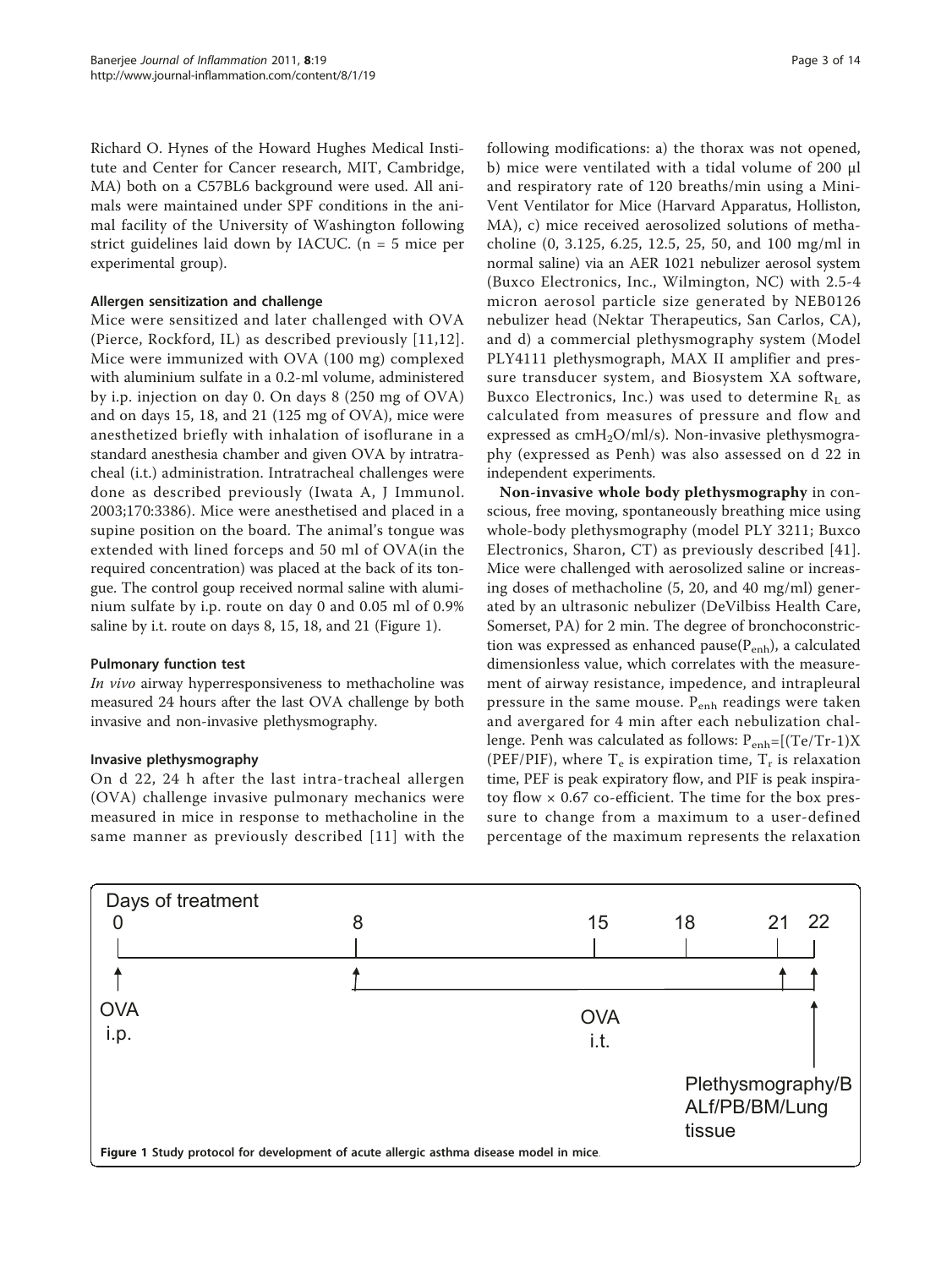time. The  $T_r$  measurement begins at the maximum box pressure and ends at 40%.

#### Cell suspensions prepared from tissues

After pulmonary function testing, the mouse underwent exsanguination by intra-orbital arterial bleeding and then BALF (0.4 ml three times) of both lungs. Total BALF fluid cells were counted from a 50 ml aliquot and the remaining fluid was centifuged at 200  $g$  for 10 min at 4°C and the supernatants stored at -70°C for assay of BALF cytokines later. The cell pellets were resuspended in FCS and smears were made on glass slides. The cells, after air drying, were stained with Wright-Giemsa (Biochemical Sciences Inc, Swedesboro, NJ) and their differential count was taken under a light microscope at 40X magnification. Cell number refers to that obtained from lavage of both lungs/mouse. Lung parenchyma was prepared in the following way: lung mincing and digestion was performed after lavage as described previously [\[13](#page-12-0)] with 100 u/ml collagenase for 1 hr at 37°C, and filtered through a 60# sieve (Sigma). All numbers mentioned in this paper refer to cell sobtained from one lung/mouse.

#### Lung histology

Lungs of other animals of same group were were fixed in 4% paraformaldehyde overnight at 4°C. The tissues were embedded in paraffin and cut into 5 mm sections. A minimum of 15 fields were examined by light microscopy. The intensity of cellular infiltration around pulmonary blood vessels was assessed by Hematoxylin and Eosin staining. Airway mucus was identified by staining with Alcian blue and Periodic Acid Schiff staining as described previously [\[11,12\]](#page-12-0)

#### Smear evaluation

Proportions of eosinophils and mast cells were assessed in cytospin smears stained with Hematoxylin and Eosin by Diff Quik stain from Fisher.

#### Fluorescin-activated cell sorter (FACS) analysis

Cells from hemolysed peripheral blood (PB), bone marrow (BM), bronchoalveolar lavage (BALF), lung parenchyma (LP), and spleen were analyzed on a FACSCalibur (BD Immunocytometry Systems, San Jose, CA) by using the CELLQuest program. Staining was performed by using antibodies conjugated to fluorescin isothiocyanate (FITC), phycoerythrin (PE), allophucocyanin (APC), Peridinin Chlorophyll Protein (Per CP-Cy5.5) and Cy-chrome (PE-Cy5 and PE-Cy7). The following BD pharmingen (San Diego, CA) antibodies were used for cell surface staining: APC-conjugated CD45 (30F-11), FITC-conjugated CD3 (145-2C11), PE-Cy5 conjugated CD4 (RM4-5), PE-conjugated CD45RC (DNL-1.9), APC-conjugated CD8(53-6.7), PE-Cy5 conjugated B220 (RA3-6B2), FITC-conjugated IgM, PE-conjugated CD19 (ID3), PE-conjugated CD21 (7G6), FITC-conjugated CD23 (B3B4), APC-conjugated GR-1(RB6-8C5), and PE-conjugated Mac1(M1/70). PE-Cy5 conjugated F4/80 (Cl:A3-1(F4/80)) was obtained from Serotec Ltd., Oxford, UK.

#### CFU-c assay

To quantitate committed progenitors of all lineages, CFU-C assays were performed using methylcellulose semisolid media (Stemgenix, Amherst, N.Y.) supplemented with an additional 50 ng of stem cell factor (Peprotech, Rocky Hill, N.J.) per ml. Next, 50,000 cells from bone marrow, 500,000 cells from spleen, 0.01 million cells from lung and BALF, and 10 ml peripheral blood were plated on duplicate 35-mm culture dishes and then incubated at 37°C in a 5%  $CO<sub>2</sub>$ -95% air mixture in a humidified chamber for 7 days. Colonies generated by that time were counted by using a dissecting microscope, and all colony types (i.e., burst forming units-erythroid [BFU-e], CFU-granulocytemacrophage [CFU-GM], and CFU-mixed [CFU-GEMM]) were pooled and reported as total CFU-C. Total CFU-c per organ was calculated by extrapolating CFU-c against number of plated cells to the total number of cells in the organ.

#### ELISA for cytokines

Th2 cytokines (IL-4 and 5) and TNFa and IFNg in BALF and serum (previously frozen at -70°C) were assayed with mouse Th1/Th2 cytokine CBA (BD Biosciences, San Diego, CA) following the manufacturer's protocol. According to the manufacturer's protocol. IL-13 and Eotaxin were measured by Quantikine M kits from R&D Systems, Minneapolis, MN.

#### ELISPOT

IL-4+ and IFN- $\gamma$ + cells in single cell suspensions from lung parenchyma and BALf were detected employing standard ELIspot assays (Lee S-H, Nat Med. 2003;9:1281) using detection and capture monoclonal antibodies and AEC substrate reagent from BD Biosciences. Dots were counted manually using 40X magnification.

#### OVA specific IgE, and IgG1 in serum

Anti-mouse IgE (R35-72) and IgG1(A85-1) from BD Biosciences, San Diego, CA were used for measuring OVA specific IgE and IgG1 (in serum previously frozen at -70°C) respectively by standard ELISA procedures as previously described [\[15\]](#page-12-0).

#### T cell proliferation assay

MACS-separated CD4þ and CD8þ T cells from spleens were stimulated in vitro with various concentrations of stimuli (CD3/CD28, phorbol myristic acetate (PMA)/ ionomycin, irradiated antigen-presenting cells (APCs),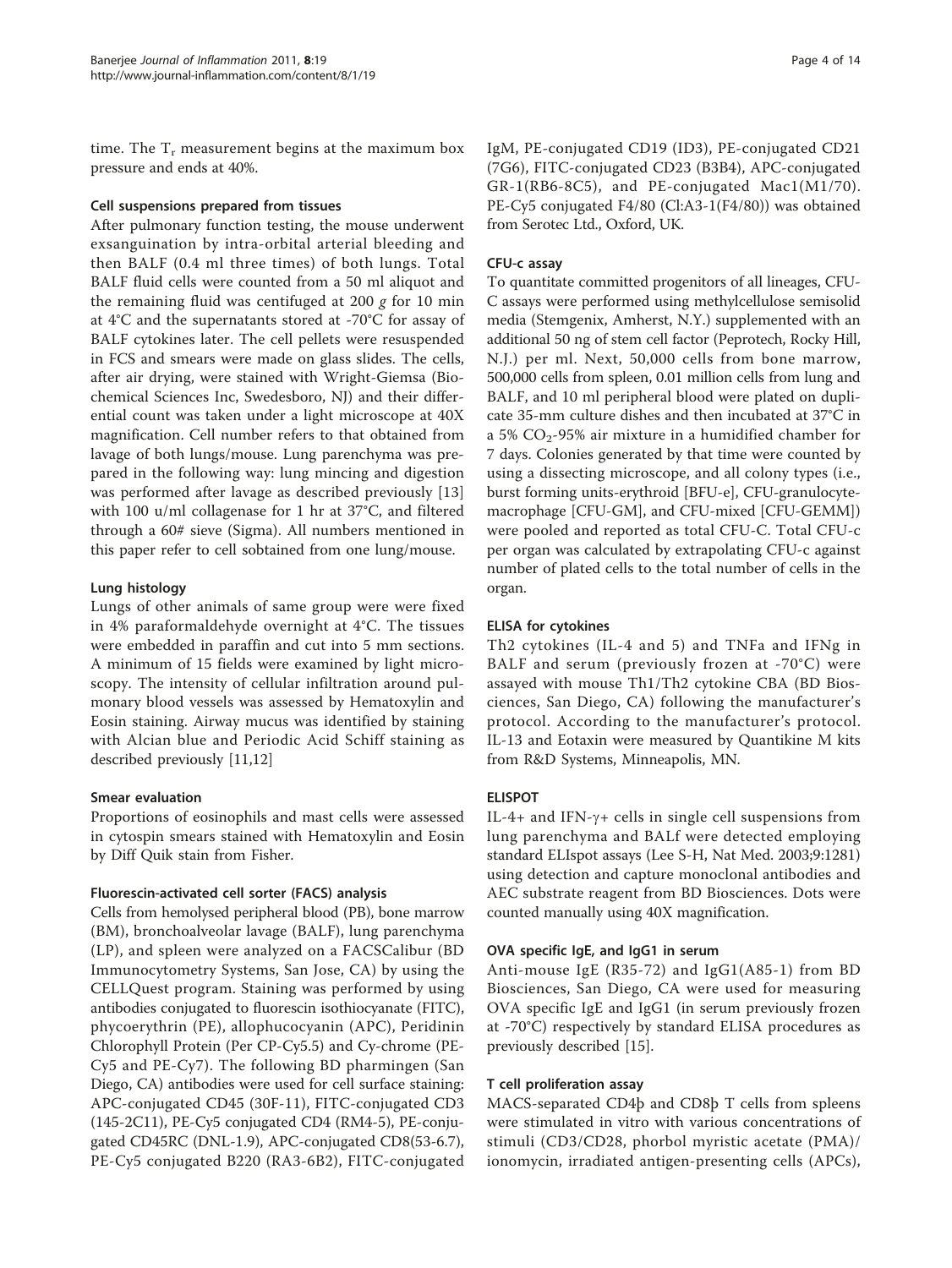and lipopolysaccharide (LPS) to assay proliferative responses. After 72 hours, proliferation was measured by CellTiter96 assay from Promega (Madison, WI, USA) measuring OD at 570 nm.

#### Adoptive transfer

At day 8 after i.p. sensitization,  $5 \times 10^6$  CD4+ splenocytes from both WT controls or ELP-/- mice were purified by magnetic-activated cell sorting (MACS, Miltenyi Biotec, Auburn, CA, USA), then injected into the tail veins of na""ve controls or ELP-/- recipients. The mice were subsequently challenged with 3 i.t. instillations of OVA over the next 72 hours, and sacrificed 24 hours after the last instillation [[14\]](#page-12-0). For negative control (Gr#4), CD62L-CD4+ T cells were separated by MACS from ELP-/- donors. Gr#1 is the positive control here.

#### Statistical analysis

Statistical differences among samples were tested by Student  $t$  test.  $P$  value less than 0.05 was considered statistically significant.

#### Results

#### Complete abrogation of composite asthma phenotype in KO mice

Our first aim was to find out whether composite asthma phenotype developed (Figure [1\)](#page-2-0) in the absence of the triple selctins in a knockout mouse which should indicate what role they have in the onset of the disease pathophysiology. We found that following allergen challenge, compared to the WT mice which develop all the hallmarks of the composite asthma phenotype, the yardsticks quantified in the ELP-/- mice were all similar to the saline treated baseline controls (Figure 2A-C) viz.



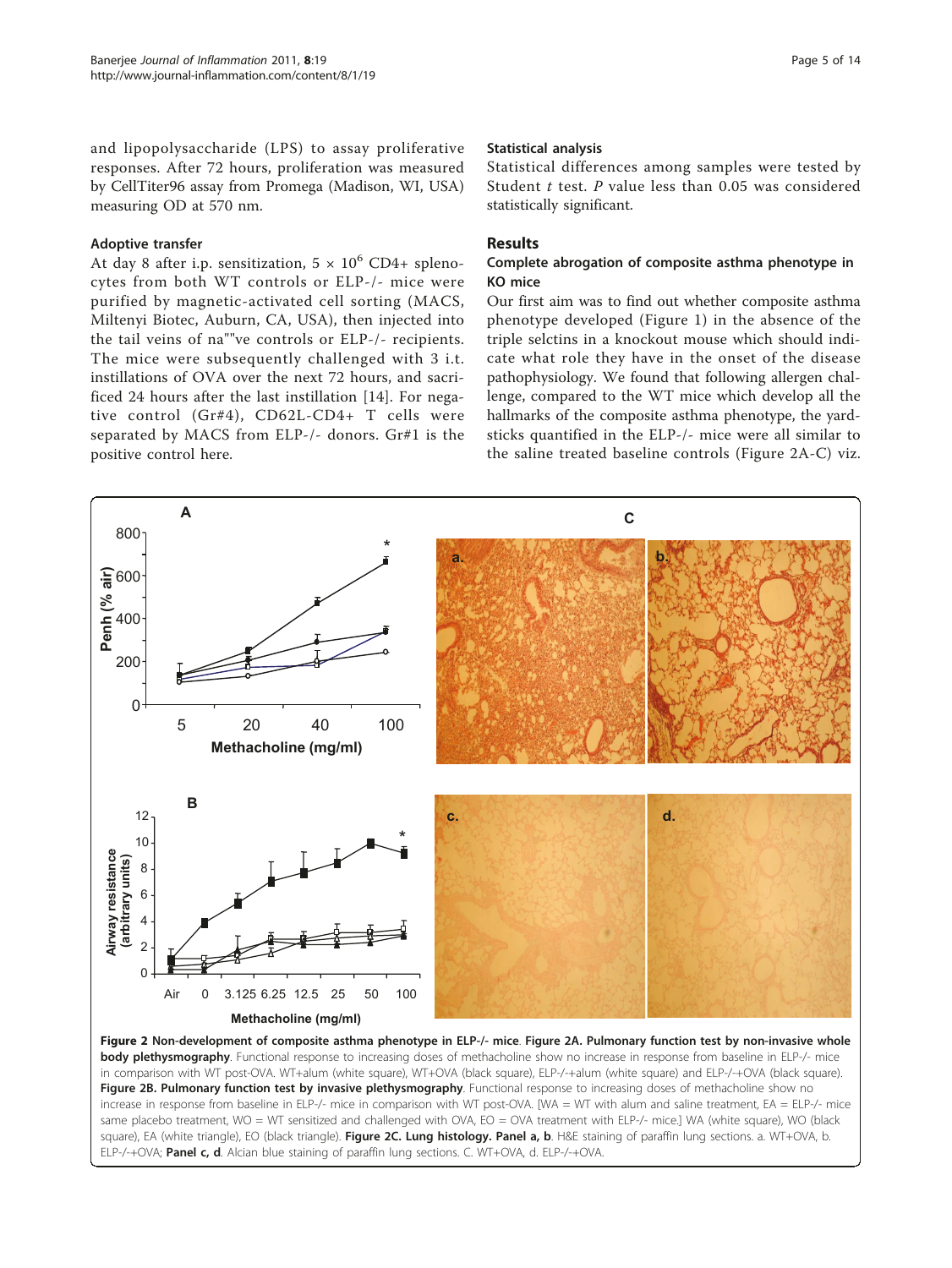<span id="page-5-0"></span>there was no significant increase in either Penh or  $R_L$  in response to increasing doses of aerosolized methacholine as measured by a plethysmometer nor inflammation in the airways or lung parenchyma as detected H&E staining of histological sections of the lung post-OVA in the ELP-/- mice vs. WT.

## Inhibition of inflammatory recruitment in airways despite peripheral leukocytosis

Once it was clear that the preclinical parameters for acute allergic asthma failed to develop in the knockout mosue, we embarked on dissecting the patterns of inflammatory recruitment from bone marrow to peripheral blood to lung parenchyma to the lung interstitium which is the stage for the drama of the disease pathology to manifest itself. Table 1A-C show that despite increased number of mature leukocytes and progenitors in BM and circulation of post-OVA ELP-/- mice, their number was insignificant especially in the airways. Lung of post-OVA ELP-/- mice show elevated number of monocytes, macrophages and neutrophils (myeloid population) but no eosinophils and mast cells as opposed to the higher number of these cells in OVAtreated WT. (Table 1, [2](#page-6-0) and [3\)](#page-6-0).

## ELP-/- B cells are incapable of sequestering either total or OVA-specific Igs

Since overall allergy depends on cross talk between the T and B cells and a concerted and sequential interplay between the two cell populations, our next question was whether the knockout B cells themselves were otherwise functionally competent? B cell function was tested by assaying total as well as OVA-specific Igs post OVA. Figure [3](#page-6-0) shows that other than total IgG3, all other Igs, notably IgE and IgG1 were significantly inhibited and even IgG3 was decreased compared to WT+OVA values.

#### Lack of inflammatory and Th2 response in KO mice

Following the analyses of the cells taking part in the development of the allergic inflammation itself, both locally and systemically, the next question to be addressed was the actual amount of the cytokine mediators that were being synthesized and released by the inflammatory cells both for propelling their recruitment in the relevant sites as well as their specific functional manifestation therein. Release of Th2 specific cytokines was significantly downregulated in KO BALf and plasma (Table [3](#page-6-0)) compared to OVA-treated control. Detection of virtually no IL-4-secreting cells in all except LNX (BALf, LP, spleen, BM, MLN, CLN, LNI) and very low number of IFN- $\gamma$ -secreting cells in all but the peripheral lymph nodes (CLN, LNX, and LNI) was found (Table [4](#page-7-0) Figure [4](#page-8-0), [5\)](#page-9-0).

## ELP-/- T cells retain normal proliferative response to mitogenic stimuli

If the cytokine release by the knockout Th2 cells were unsatisfactory as we found, the next querry to be addressed was, were they functionally competent otherwise? To assess the functional status of KO T cells, CD4+ T cells were isolated from spleen and peripheral lymph nodes and subjected to proliferation assays to various stimuli (PMA, ionomycin and anti CD3/CD28) which showed efficient proliferative response similar to WT (Figure [6A-C](#page-10-0)). In addition, CD3 level on the T cells in WT and ELP-/- cells before and after OVA are similar (Table [4](#page-7-0)) and no difference in T cytokine production by ELISPOT was observed (data not presented).

### Adoptive transfer of CD62L+CD4+ splenocytes from sensitized WT to naïve ELP-/- recipients could reverse inhibition of asthma development

Our next question was if as we found in all the previous quantifications, in the deleted scenario allergic asthma failed to develop, to reverse the effects of deletion, which cells will be most effective so that we may clearly delineate the role playing of that particular cell subset that is responsible for the pathology by virtue of their expression of the triple selctins, we did the following elimination experiment by various permutations and combinations. Our most obvious candidate was the CD4+ T cells. To assess whether adoptively transferred CD4+ T cells from sensitized wildtype mice, where all three selectins are in place, could reverse the non-development of asthma phenotype in ELP-/- mice, adoptive transfer of the aforementioned cells from spleen of senstitized WT mice were transferred by tail vein injection to naïve ELP-/- mice followed by OVA challenge as described in Materials and Methods. Surprisingly, we found that these ELP-/- did

## Table 1 Total number of cells  $(x10^6)$  in various tissues

|                | <b>BM/femur</b>   | PB/ml           | Spleen              | BALf/2lungs     | LP/2lungs        |
|----------------|-------------------|-----------------|---------------------|-----------------|------------------|
| WT+alum        | $14.28 + 2.38$    | $4.17 + 1.01$   | $103.14 + 31.95$    | $0.68 + 0.03$   | $1.8 \pm 0.63$   |
| WT+OVA         | $31.35 \pm 11.95$ | $7.36 + 2.01$   | $167.45 + 45.97$    | $8.4 + 2.22$    | $3.14 \pm 0.95$  |
| $FIP-/-+$ alum | $29.54 + 2.08*$   | $15.31 + 0.41*$ | $280.43 + 38.57*$   | $0.78 + 0.005$  | $3.79 \pm 0.07*$ |
| ELP-/-+OVA     | $33.18 + 1.06*$   | $15.5 + 0.77*$  | $247.63 \pm 10.36*$ | $0.81 + 0.013*$ | $5.6 \pm 0.17$ * |

Total number of cells  $(x10^6)$  in different tissues.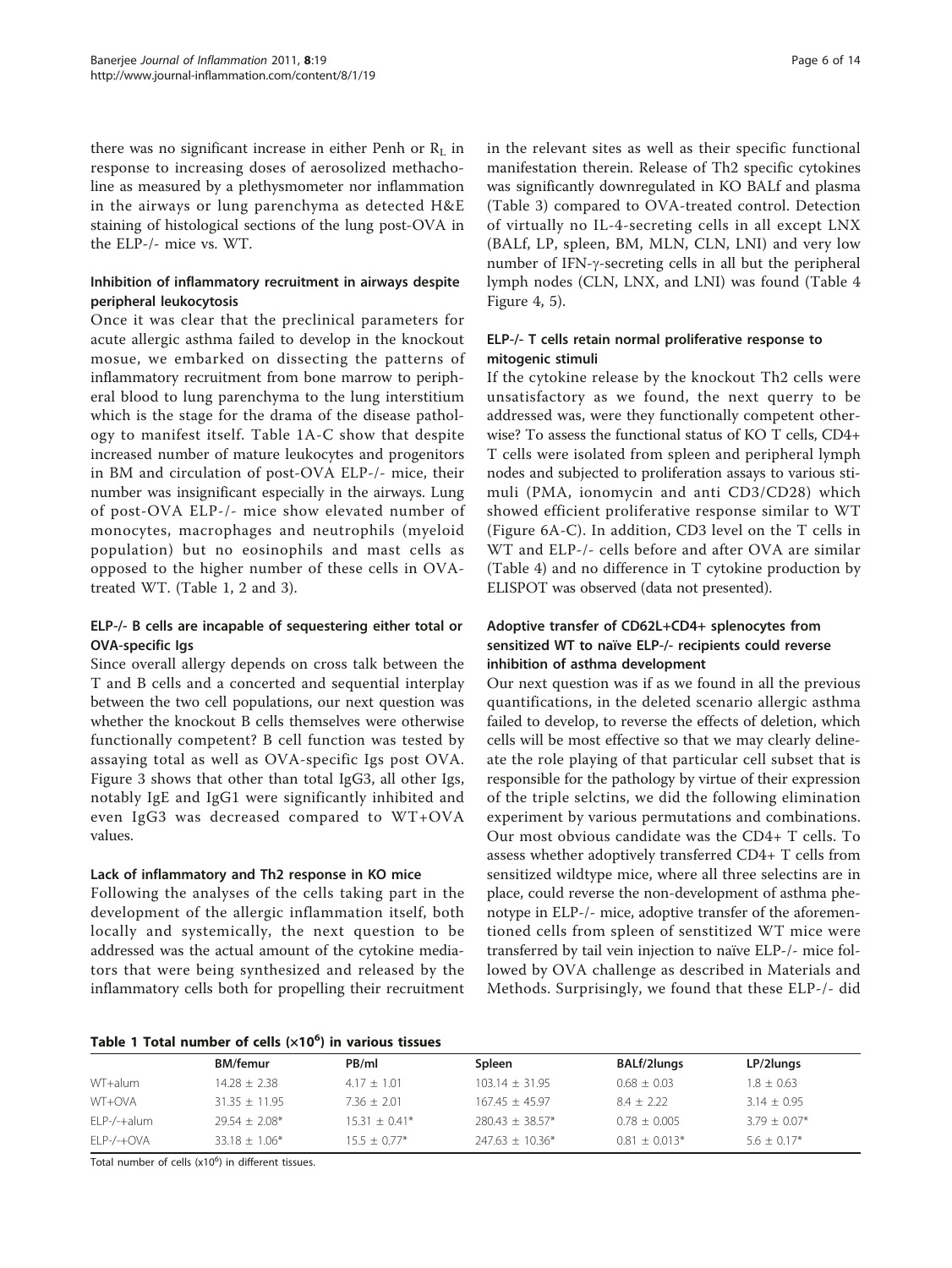| <b>BM/femur</b>    | Mononuclear       | <b>PMN</b>                                          | Eos              |                  |                  |                   |
|--------------------|-------------------|-----------------------------------------------------|------------------|------------------|------------------|-------------------|
| WT+alum            | $8.61 \pm 1.92$   | $5.13 \pm 1.56$                                     | $0.53 \pm 0.02$  |                  |                  |                   |
| WT+OVA             | $14.68 \pm 3.79$  | $11.48 \pm 3.3$                                     | $5.17 \pm 1.22$  |                  |                  |                   |
| $ELP-/-+alum$      | $19.27 \pm 2.48*$ | $9.53 \pm 1.02*$                                    | $0.73 \pm 0.06$  |                  |                  |                   |
| ELP-/-+OVA         | $19.56 \pm 5.59$  | $13.3 \pm 4.11$                                     | $0.31 \pm 0.04$  |                  |                  |                   |
| PB/ml              | Lymphocyte        | Monocyte                                            | <b>Basophil</b>  | <b>PMN</b>       | Eosinophil       |                   |
| WT+alum            | $2.68 \pm 0.16$   | $0.14 \pm 0.06$                                     | $0.03 \pm 0.009$ | $1.17 \pm 0.28$  | $0.12 \pm 0.01$  |                   |
| WT+OVA             | $2.39 \pm 0.43$   | $1.6 \pm 0.13$                                      | $0.11 \pm 0.003$ | $1.34 \pm 0.36$  | $1.9 \pm 0.25$   |                   |
| $ELP-/-+alum$      | $9.67 \pm 2.01*$  | $0.57 \pm 0.03*$                                    | $0.07 \pm 0.004$ | $2.41 \pm 0.56*$ | $0.17 \pm 1.01$  |                   |
| ELP-/-+OVA         | $9.21 \pm 1.09$   | $0.49 \pm 0.12$                                     | $0.08 \pm 0.002$ | $5.45 \pm 0.38$  | $0.25 \pm 0.07$  |                   |
| <b>BALf/2lungs</b> | Lymphocyte        | Monocyte                                            | Macrophage       | <b>PMN</b>       | Eosinophil       | Mast cell         |
| WT+alum            |                   | Entirely epithelial cells and monocytes/macrophages |                  |                  |                  |                   |
| WT+OVA             | $1.93 \pm 0.38$   | $1.17 \pm 0.19$                                     | $2.11 \pm 0.12$  | $1.61 \pm 0.33$  | $0.03 \pm 0.003$ | $0.033 \pm 0.001$ |
| $ELP-/-+alum$      |                   | Only epithelial cells and monocytes/macrophages     |                  |                  |                  |                   |
| ELP-/-+OVA         |                   | Only epithelial cells and monocytes/macrophages     |                  |                  |                  |                   |
| LP/2lungs          | Lymphocyte        | Monocyte                                            | Macrophage       | <b>PMN</b>       | Eosinophil       | Mast cell         |
| WT+alum            | $0.2 \pm 0.09$    | $0.8 \pm 0.02$                                      | $0.48 \pm 0.32$  | $0.3 \pm 0.09$   | 0                | 0                 |
| WT+OVA             | $0.72 \pm 0.04$   | $0.44 \pm 0.11$                                     | $0.79 \pm 0.11$  | $0.6 \pm 0.03$   | $0.57 \pm 0.13$  | $0.012 \pm 0.001$ |
| $ELP-/-+alum$      | $0.41 \pm 0.02*$  | $1.65 \pm 0.35*$                                    | $1.07 \pm 0.04*$ | $0.65 \pm 0.02$  | $\Omega$         | 0                 |
| ELP-/-+OVA         | $0.51 \pm 0.03$   | $2.01 \pm 0.41$                                     | $1.22 \pm 0.37$  | $1.35 \pm 0.03$  | 0                | 0                 |

<span id="page-6-0"></span>Table 2 Total number of different types of leukocytes (x10<sup>6</sup>)in various tissues

Number of cells  $(x 10^6)$  in various cell subsets in different tissues.

respond to the OVA challenge and developed a significant asthma phenotype (Gr#2) compared to either the Grs# 3 or 4 where CD4+ T cells from spleen of sensitized ELP-/- mice were used. The experiment was validated by Gr#1 (positive control). (Table [5](#page-10-0) and Figure [7\)](#page-11-0)

#### Functionally incompetent dendritic cells in knockout mice ruled out

We also wanted to check whether the regulatory T cells and dendritic cells were similar in the knockout mice. Table [6](#page-11-0) shows that both WT and KO tissues showed similar expression of Treg and dendritic cells.

#### **Discussion**

A similar protective effect as was observed in  $\alpha$ 4-/- and  $\beta$ 2-/- mice in our earlier studies in the acute allergic asthma model, was also observed here with the ELP-/ mice [[32\]](#page-13-0). This raises the question of redundancy of the roles of all these cell adhesion molecules, each cardinal

|--|

|         | <b>BM/femur</b>                                | PB/ml | BALf/2 lungs LP/2 lungs |              |
|---------|------------------------------------------------|-------|-------------------------|--------------|
| WT+alum | $45892 \pm 1541$ 160 $\pm$ 34                  |       | $3 + 0.2$               | $59 + 12$    |
| WT+OVA  | $76894 + 1376$ $1020 + 69$ $872 + 37$          |       |                         | $850 + 14$   |
|         | ELP-/-+alum 61268 ± 3497* 740 ± 45* 11 ± 5*    |       |                         | $121 + 47*$  |
|         | $FIP-/-+OVA$ 63550 + 3492 845 + 1171 14 + 6.31 |       |                         | $269 \pm 68$ |

Number of progenitor cells in various tissues evaluated by CFU-c. The numbers denoting progenitors have been rounded to the nearest whole number. n = 5/group.  $*$  denotes p value < 0.05 compared to WT+alum and  $\P$ denotes p value < 0.05 compared to WT+OVA.

in their individual capacities in cellular migration in inflammation and each affecting specific cellular components in the inflammatory cascade. So the fulcrum of the following discussion in an effort to interpret the observations described in this paper shall revolve around (a) the role played by all three selectins in context with the cells involved in the onset, development and maintenance of allergy and associated inflammation in acute



Figure 3 Serum concentration of immunoglobulins in ELP-/- vs. WT post-OVA. Serum from infra-orbital bleeding of the experimental mice, collected in heparinized tubes, were frozen at -70°C and later methods described in [\[41\]](#page-13-0) were used to detect total and OVAspecific immunoglobulin concentration. Presented values are data pooled from 2 independent experiments with 5 mice per experimental group measured in dulicate in 96-well format. \* denotes p value < 0.05 compared to WT+OVA values.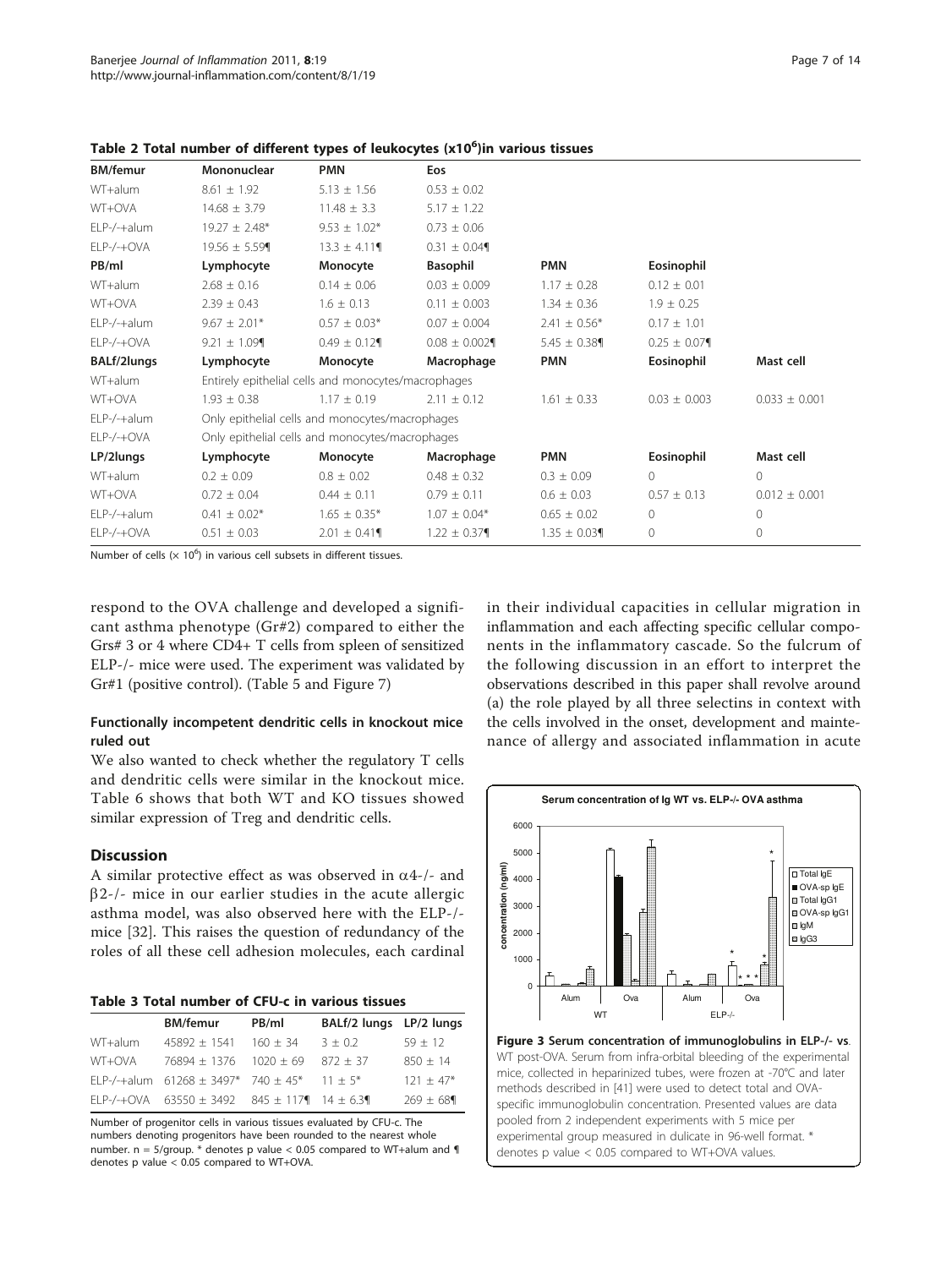<span id="page-7-0"></span>Table 4 Cytokine concentration (pg/ml) in plasma and BALf post-OVA in WT vs

|               | Mean                   |                     |
|---------------|------------------------|---------------------|
|               | <b>WT</b>              | $ELP-/-$            |
| $IL-2$        | $41.6 \pm 7$           | $4.95 \pm 1.75$ *   |
| IFN-Y         | $40.89 \pm 1.19$       | $2.86 \pm 0.88*$    |
| TNF- $\alpha$ | $9.1 \pm 0.4$          | nd                  |
| $IL-10$       | $78.05 \pm 22.65$      | $6.55 \pm 3.05*$    |
| $IL-4$        | $81.95 \pm 0.85$       | nd                  |
| $IL-5$        | $244.8 \pm 22.8$       | $87.7 \pm 6.6*$     |
| $IL-13$       | $136.1 \pm 0.8$        | nd                  |
| Eotaxin       | $337.33 \pm 40.32$     | nd                  |
| MMP-9         | $96696.45 \pm 158.11$  | 70603 ± 40399.7*    |
| $SDF-1\alpha$ | $665.6 + 73.7$         | $48.65 \pm 7.55$ *  |
| КC            | $23.8 \pm 2$           | nd                  |
| $TGF-B$       | $19063.55 \pm 4377.45$ | nd                  |
|               |                        |                     |
| <b>BALf</b>   | Mean                   |                     |
|               |                        |                     |
|               | <b>WT</b>              | $ELP-/-$            |
| $IL-2$        | $36.6 \pm 0.7$         | $38.4 \pm 0.2$      |
| IFN- $\gamma$ | $144 \pm 27.5$         | nd                  |
| TNF- $\alpha$ | $20.4 \pm 0.8$         | $5.2 \pm 0.6*$      |
| $IL-10$       | $8.7 \pm 0.6$          | $2.15 \pm 0.15*$    |
| $IL-4$        | $94.75 \pm 9.35$       | nd                  |
| $IL-5$        | $94.85 \pm 13.35$      | $10.1 \pm 0.8^*$    |
| $IL-13$       | $131.8 \pm 3.9$        | $9.1 \pm 8.3^*$     |
| Eotaxin       | 431 $\pm$ 84.7         | $12 \pm 0.2^*$      |
| MMP-9         | $945.3 \pm 23.9$       | $371.05 \pm 67.25*$ |
| $SDF-1\alpha$ | $260.8 \pm 17.5$       | $35.75 \pm 2.95*$   |
| KC            | $17.9 \pm 0.6$         | $6.95 \pm 0.45*$    |

 $FLP-/-$ 

nd = not detected

The concentration of cytokines was measured by outsourcing to Pierce, Endogen by multiplexing with their patented technology. Presented data evaluation was outsourced to Pierce Endogen. Searchlight™ technology was used to assay the following cytokines in triplicate and data presented is mean of samples from 5 mice per group and pooled from 2 independent experiments ± SEM. Other than IL-2 all Th1 and Th2 as well as other associated cytokines levels were decreased in KO BALf while a universal downregulation was found in all cytokines in plasma. Presented data is average of triplicate of samples ( $n = 5$ /group)  $\pm$  SEM of 2 independent experiments. \*p value < 0.01 compared to WT+alum (baseline) values.

asthma, (b) their role in the etiology of the disease or co-operative functions at later stages of the disease manifestation, and (c) whether pathways traversed by these adhesion molecules intersect, overlap at certain points or are indeed redundant. We shall try and address each point in our discussion of the data in the following paragraphs.

First of all, as the data in our study shows, despite increased and extensive peripheral leucocytosis, especially in eosinophils, deletion of all three selectins leads to a complete inhibition of the development of the asthma phenotype in the OVA-treated ELP-/- mouse. The failure of the eosinophils to travel firstly to the lung and thence to the airways to elicit the downstream effects of composite asthma phenotype may have been abrogated due to the absence of either E- or L- selectin or all three. Let us try and eliminate the possible candidates.

Previous studies [[33\]](#page-13-0) have shown a key role for P-selectin in modulating leukocyte behavior, e.g. ragweed induced recruitment of eosinophils to the peritoneum suggests a crucial role for P-selectin in Eos recruitment. Neither E- nor L-selectin appear to mediate leukocyte recruitment in TNF- $\alpha$  induced inflammation or thioglychollate induced peritonitis. We should keep in mind, however, that all three selectins co-operate at some level to influence eosinophil homeostasis, whereas P selectin is the only selectin whose absence impairs the recruitment of these cells to the inflamed peritoneum, the combined absence of P- and E-selectins seems to lead to the complete abrogation of the allergic response into the development of an asthma phenotype [\[34\]](#page-13-0).

However, the conclusive role of L selectin vs. all three is somewhat controversial. Previous works by different groups have presented somewhat disparate results. A study with an anti-L-selectin antibody or L-selectin gene knock out mice could not prevent development of asthma [\[35\]](#page-13-0). Other groups have shown that neither L- nor E-selectin contributed to sinusoidal neutrophil sequestration or transmigration. Yet other groups have shown that adoptive transfer of splenic lymphocytes from Cockroach antigen- (CRA) primed E- and P- selectin deficient cells into naive wild-type (WT) mice produced the same level of airway hyperreactivity as transfers from CRA-primed WT into naive WT hosts, indicating similar peripheral immunization and [\[36\]](#page-13-0) similar serum IgE production the selectin-deficient and WT animals, indicating that the Th2-driven isotype switch was unaffected by the genetic alterations. Thus both P- and E-selectin contribute to CRA-induced peribronchial inflammation and airway hyperreactivity [\[37\]](#page-13-0).

Exclusive role of L selectin in OVA asthma was shown by the following studies: While OVA sensitized/challenged ICAM-1-deficient mice showed decreased levels of B220+ lymphocytes in the BALf, OVA-sensitized/ challenged L-selectin deficient mice demonstrated significantly reduced numbers of CD3+ lymphocytes and increased B220+ lymphocytes in BALf suggesting a crucial role for ICAM-1 in airway inflammation and AHR in asthma (as corroborated by our earlier studies [[11](#page-12-0),[12](#page-12-0)] but L-selectin plays a more selective role in the development of AHR but independent of airway inflammation in this animal model of asthma [[38\]](#page-13-0).

Thus earlier studies have shown that both cell adhesion molecules (i.e. selectins and integrins) play key roles in cell trafficking and in the lung they regulate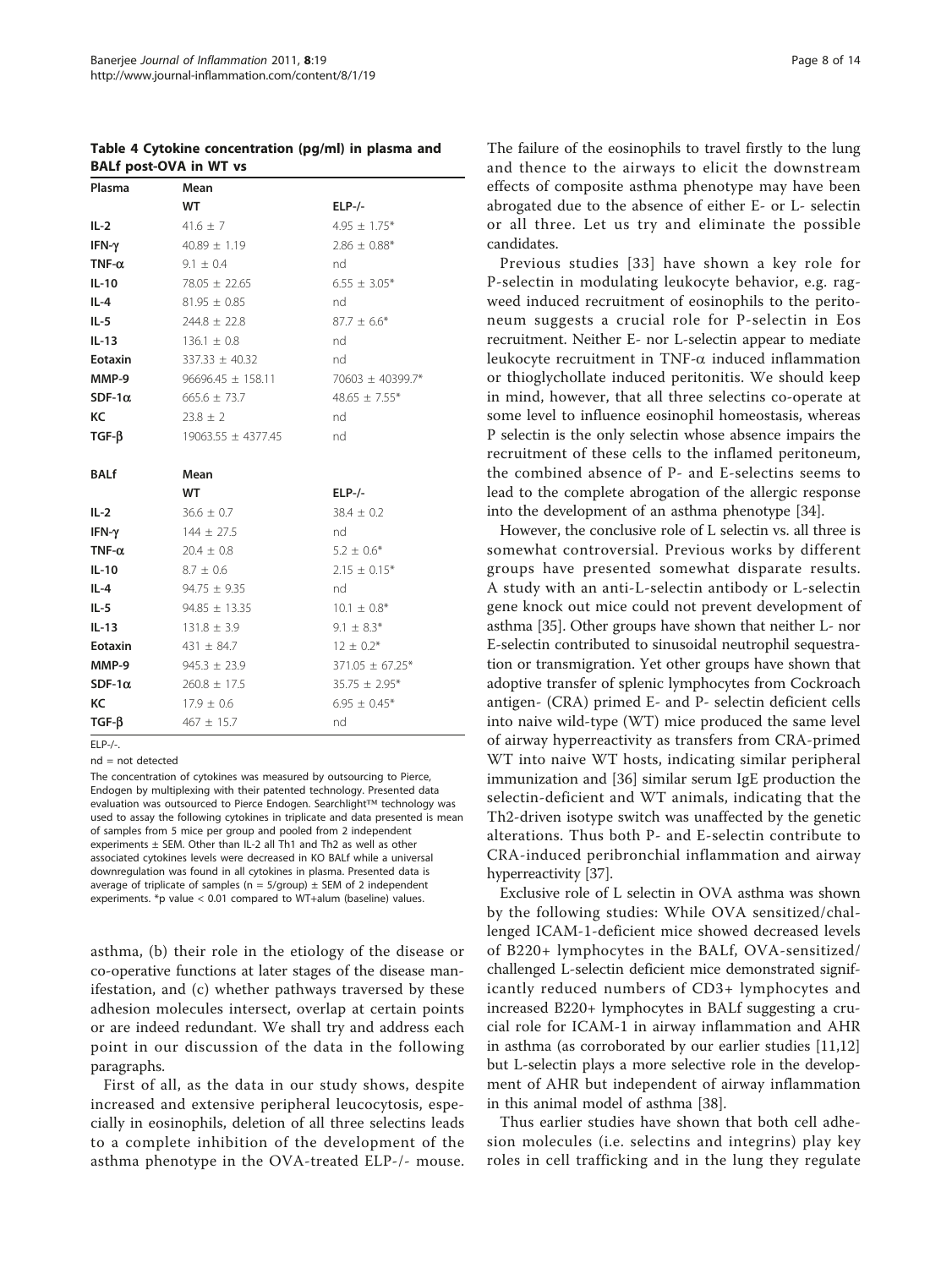<span id="page-8-0"></span>

leukocyte extravasation, migration within the interstitium, cellular activation, and tissue retention. However, adoptive transfer experiments show very clearly that sensitized CD4+ T cells from WT spleens were able to reverse the effect of ELP deletion in developing an asthma phenotype although of a smaller magnitude than sensitized and challenged WT. It follows that CD4+ T cells from WT will express only L-selectin of all the three selectins and therefore L-selectin alone was sufficient to reverse the effects of E-, L- and P- selectin deletion [\[39](#page-13-0)].

The significant reduction in levels of all immunoglobulins (Figure [3](#page-6-0)) indicate a serious problem with Ig sequestering by ELP-/- B cells. If CD62L+CD4+ T cells from sensitized WT spleen could develop asthma in naïve ELP-/-, it also indicates that development of asthma may not be entirely dependent on ELP-/- B cells in the spleens of these ELP-/- recipients or that the 5 million CD62L+ sensitized CD4+T cells are sufficiently potent to go into circulation and generate at least threshold amount of IgE for required airway inflammatory response. As seen from ELISPOT assays (Figure 4) only the axillary lymph nodes showed increase in IL-4+ expressing cells which may have provided the required mobilizing force for the nearby airway inflammation in the adoptively transferred recipients.

The role of selectins in neutrophil trafficking in the lungs was frequently considered negligible since the narrow pulmonary capillaries cannot accommodate the typical selectin-mediated rolling phenomenon. Furthermore, selectins did not seem necessary in lung neutrophil sequestration since the deceleration of circulating neutrophils prior to their firm adherence was effectively achieved by their mechanical retention [\[40\]](#page-13-0). Yet a large body of experimental data demonstrating that selectin inhibition (via the use of blocking antibodies or selectin antagonists or transgenic knockout of one or more selectins) frequently protected animals from Acute Lung Injury [[17](#page-12-0)].

In the light of the above data let us try and explain what the status of the various cells playing key role in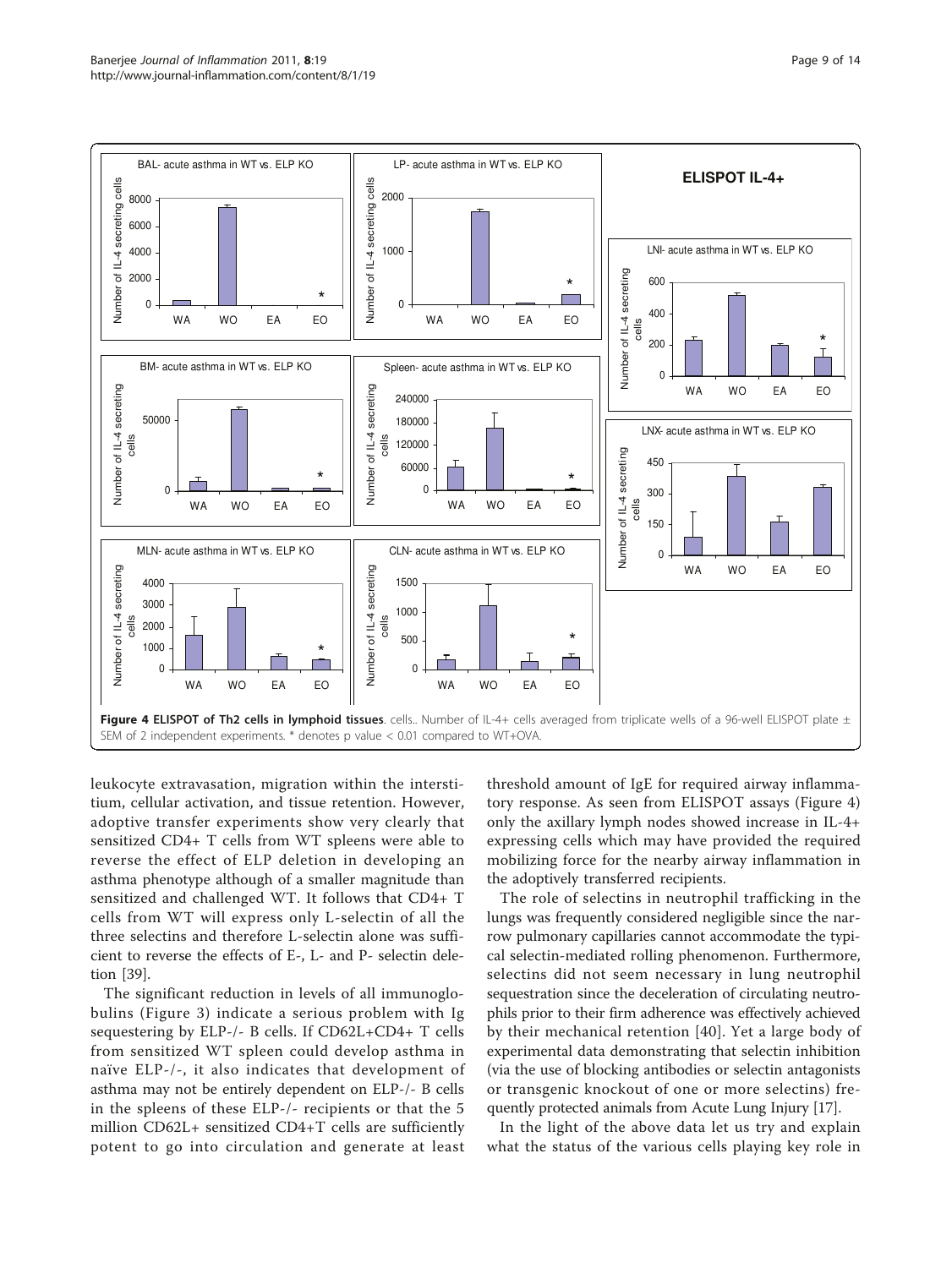<span id="page-9-0"></span>

the onset and establishment of the TH2 inflammatory response to the allergen OVA are likely to be. First, the dendritic cells [[41\]](#page-13-0) and alveolar macrophages [[42](#page-13-0)] whose responses are critical for antigen presentation to the naïve T cells, need P- and L-selectin and the  $\beta$ 2 integrins and L selctins respectively may be considered. These cells therefore are practically dysfunctional when L-selectins are absent on the KO mice. They are neither capable of processing the signal nor coupling with their other accessories that mediate adhesion in the inflammatory cascade.

If we assume that in the ELP-/- mice, there was no response to the allergen in the first place because the cells themselves were incapable of sequestering the allergen for presentation, the absence of any TH2 response and therefore inflammatory recruitment downstream and the consequent non-manifestation of the composite asthma phenotype may be explained. However, (Table [3\)](#page-6-0) increased number of mature leukocytes and progenitors in BM and circulation of post-OVA ELP-/- mice butinsignificantly so in the airways

But elevated in the lung parenchyma particularly of monocytes, macrophages and neutrophils (myeloid population) but no eosinophils and mast cells is somewhat confusing because it seems that the systemic response did happen to the OVA challenge but migration to the tissues was arrested.

The adoptive transfer of only ELP+ CD4+ T lymphocytes reinstating the asthma phenotype indicates conclusively that it was the afferent arm of the Th2 immune response that was affected. However, since human asthma involves a complex interplay of cells, early and late asthma responses sometimes intermingle especially during exacerbations in the chronic phase of allergic asthma hence the assumption that the afferent limb of the immune response was likely affected. Also, since the role of CD4+ T cells in eosinophil recruitment is firmly established [[43](#page-13-0)-[45](#page-13-0)] triple selectin deletion may be held responsible for preferably affecting the afferent arm of the response by giving the OVAtreated mouse such a clean respiratory tree and no hyperreactivity to methacholine.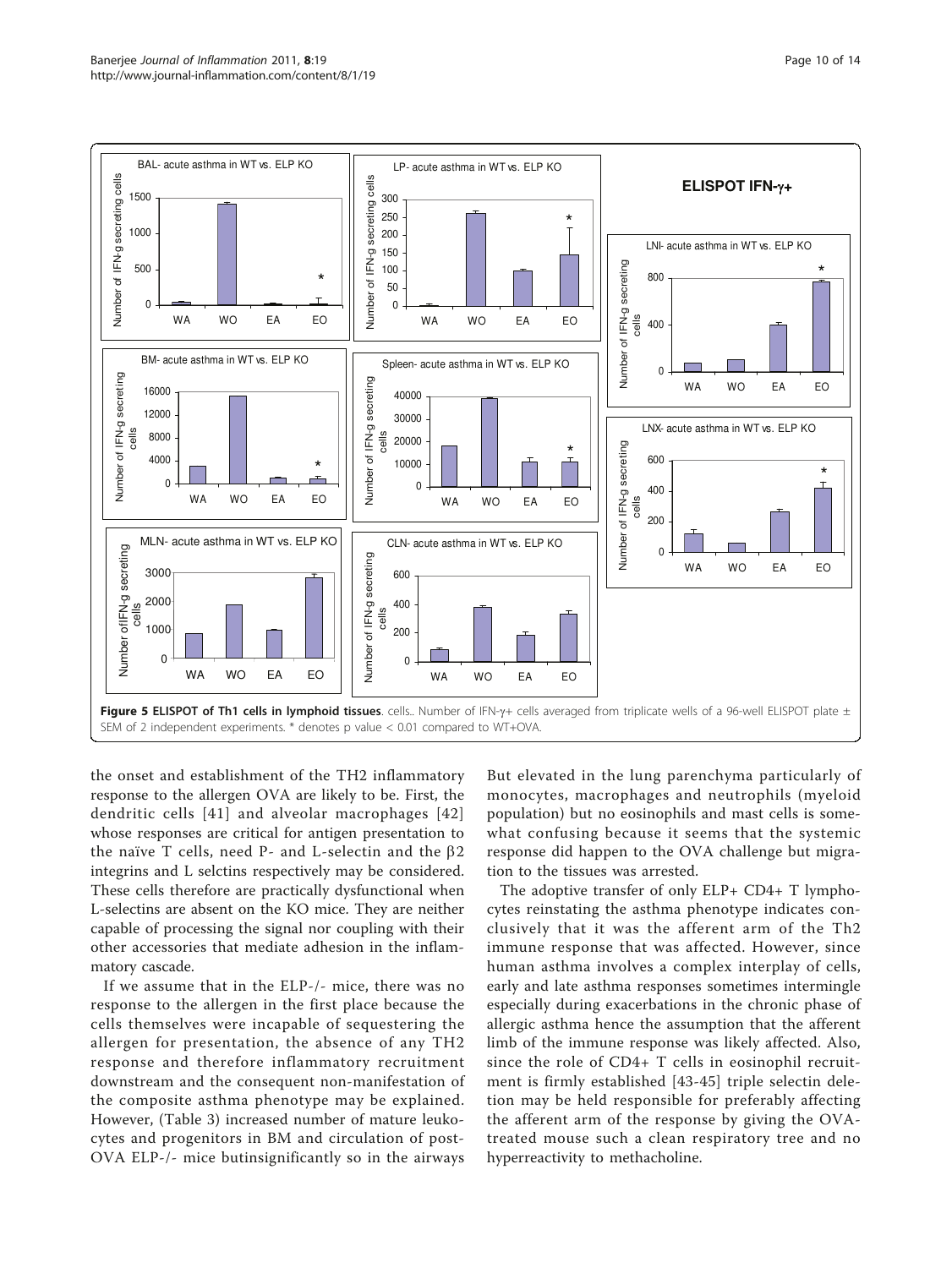

<span id="page-10-0"></span>

As for attenuation of both Th1 and Th2 cytokines in the ELP-/- OVA-treated mice, the non-occurrence of the first lap of the journey (the afferent limb of the immune response) probably prevents activation and recruitement of the cytokine secreting cells [[46](#page-13-0)]. The elegant study by David A. Randolph et al [[47\]](#page-13-0) show that while both Th1 and Th2 cells are recruited to the

|  | <b>Table 5 Adoptive transfer groups</b> |  |  |
|--|-----------------------------------------|--|--|
|--|-----------------------------------------|--|--|

| <b>Donors</b>                                   |                   | Recipients Asthma phenotype |
|-------------------------------------------------|-------------------|-----------------------------|
| Gr#1 CD4+ from Sensitized WT                    | Naïve WT $+$      |                             |
| Gr#2 CD4+ from Sensitized WT                    | Naïve El P-/- $+$ |                             |
| Gr#3 CD4+ from Sensitized ELP-/- Naïve WT       |                   |                             |
| Gr#4 CD4+ from Sensitized ELP-/- Naïve ELP-/- - |                   |                             |

Donors were always sensitized mice and CD4+ T splenocytes were isolated by MACS and adoptively transferred into naïve recipients (5  $\times$  10<sup>6</sup>) by tail vein injection. Splenocytes were collected a week after sensitization of donor by i. p. injection of OVA-alum. The recipients were then challenged by intratracheal OVA instillation over the next 72 h and sacrificed and evaluated 24 h after the last challenge.

airways, Th1 cells predominate early and Th2 cells predominate late. On this assumption we conclude that it is not exclusively the Th2 cells that are recruited and further reduction in Th1 and Th2 cytokine secretion correlates with the complete non-occurrence of the first line response in the development of the composite asthma phenotype in the knockout animals.

In the light of our findings [[11,12\]](#page-12-0) with the acute and chronic OVA models, the  $\beta$ 2 integrins, which, compared to  $\alpha$ 4 integrins preferably co-localize with the P- and Lselectins in these cells, there seems to be a disruption of a similar pathway that also prevents development of asthma in the CD18 knockout mice. However, release of Th2 specific cytokines being significantly downregulated in KO BALf and plasma (Table [4\)](#page-7-0) and virtually no IL-4 secreting cells being detected in all tissues systemic as well as local, (Table [4](#page-7-0), 5) a universal lack of response in processing the stimulus viz. OVA, is indicated. The cells that were hyperproliferated in bone marrow and blood,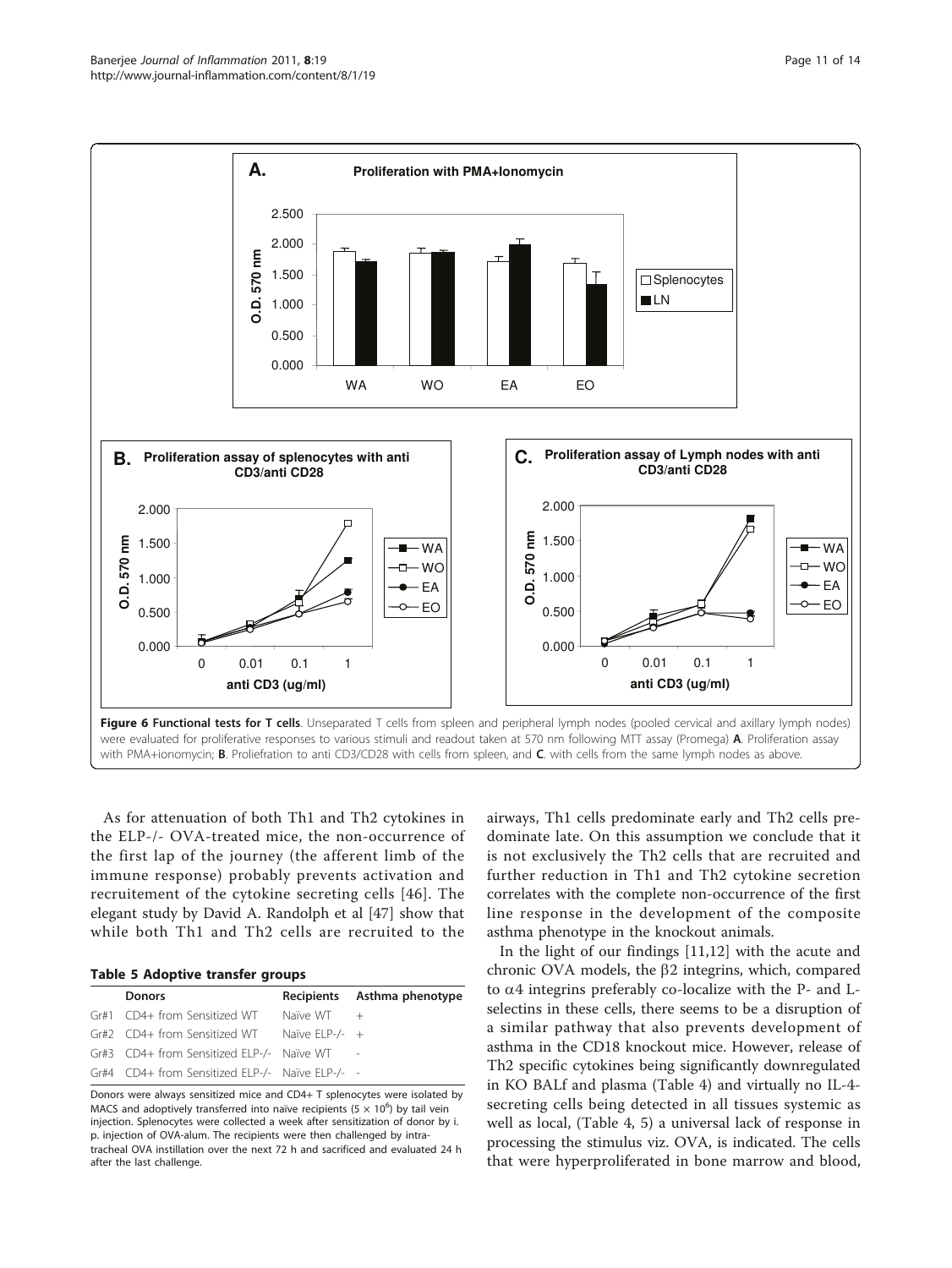<span id="page-11-0"></span>

pulmonary function in adoptively transferred recipients. ( $n=4$ per group). [Refer Table 2 for adoptive transfer groups.] Gr#1 (white square), Gr#2 (Black square), Gr#3 (white circle), Gr#4 (black circle).

were also incapable of sequestering the requisite cytokines to mount a response. Interestingly peripheral lymph nodesrelease higher levels of TH1 cytokines indicating that deletion of all three selectins may be critical for skewing the inflammatory responses towards a TH2 phenotype at least in an acute allergic set up. Whether the situation will reverse in the chronic phase as in our work with the  $\beta$ 2 integrin knockout mice [[12\]](#page-12-0) is yet to be studied.

This is the first report that clearly delineates the role of L-selectin from the other selectins and show that: (a) ELP-/- mice are incapable of mounting a full fledged asthma response despite impressive peripheral leukocytosis possibly due to a failure to sequester initial response to allergen exposure; (b) inflammatory response in airways is almost non-existent despite some myeloid migration into their lungs; (c) ELP-/- T cells are functionally active and responsive whereas ELP-/- B cells are incapable of sequestering total as well as allergen specific

| Table 6 Number of total and LECAM+ regulatory T cells and dendritic cells in various hematopoietic and non- |  |  |  |  |
|-------------------------------------------------------------------------------------------------------------|--|--|--|--|
| hematopoietic tissues in WT vs.                                                                             |  |  |  |  |

|            | <b>Total</b>       |                          |                     |                     |                     |                       |
|------------|--------------------|--------------------------|---------------------|---------------------|---------------------|-----------------------|
|            | $CD45+$            | $CD3+$                   | $CD4+$              | $CD8+$              | $CD4+$<br>$CD25+$   | $CD11c+$              |
| <b>BM</b>  |                    |                          |                     |                     |                     |                       |
| <b>WO</b>  | $9.67 \pm 2.31$    | $0.15 \pm 0.06$          | $0.02 \pm 0.001$    | $0.12 \pm 0.09$     | $0.19 \pm 0.06$     | $0.020 \pm 0.004$     |
| EO         | $10.16 \pm 3.34$   | $0.18 \pm 0.07$          | $0.03 \pm 0.015$    | $0.14 \pm 0.03$     | $0.18 \pm 0.07$     | $0.018 \pm 0.006$     |
| PB         |                    |                          |                     |                     |                     |                       |
| <b>WO</b>  | $26.90 \pm 4.41$   | $9.49 \pm 4.76$          | $3.59 \pm 1.05$     | $5.90 \pm 0.87$     | $1.38 \pm 0.56$     | $1.18 \pm 0.76$       |
| EO         | $29.99 \pm 5.67$   | $6.49 \pm 2.13$          | $2.22 \pm 1.02$     | $4.27 \pm 0.56$     | $1.05 \pm 0.74$     | $1.61 \pm 0.13$       |
| Spleen     |                    |                          |                     |                     |                     |                       |
| <b>WO</b>  | $234.89 \pm 54.87$ | $118.69 \pm 32.87$       | $48.79 \pm 11.09$   | $69.90 \pm 11.21$   | $27.01 \pm$         | 53.91 $\pm$ 4.98      |
| EO         | $212.73 \pm 43.98$ | $109.09 \pm 18.24$       | $44.76 \pm 4.97$    | $63.33 \pm 14.32$   | $30.73 \pm$         | $41.61 \pm 9.61$      |
| <b>MLN</b> |                    |                          |                     |                     |                     |                       |
| <b>WO</b>  | $38.74 \pm 4.73$   | $15.22 \pm 5.52$         | $4.85 \pm 1.09$     | $10.37 \pm 2.21$    | $4.95 \pm 0.54$     | $7.00 \pm 0.43$       |
| EO         | $36.10 \pm 9/65$   | $17.48 \pm 5.98$         | $4.95 \pm 0.67$     | $12.53 \pm 3.86$    | $5.30 \pm 0.04$     | $7.42 \pm 1.09$       |
| <b>CLN</b> |                    |                          |                     |                     |                     |                       |
| <b>WO</b>  | $16.35 \pm 3.65$   | $4.41 \pm 1.06$          | $1.452 \pm 0.04$    | $2.89 \pm 0.03$     | $12.91 \pm 0.54$    | $2.78 \pm 0.54$       |
| EO         | $14.00 \pm 4.45$   | $6.36 \pm 0.64$          | $5.05 \pm 0.43$     | $1.31 \pm 0.54$     | $3.51 \pm 1.85$     | $2.68 \pm 0.31$       |
| LNI        |                    |                          |                     |                     |                     |                       |
| <b>WO</b>  | $168.37 \pm 7.54$  | $8.67 \pm 2.32$          | $2.76 \pm 0.54$     | $5.91 \pm 1.09$     | $2.82 \pm 0.06$     | $3.98 \pm 0.43$       |
| EO         | $21.75 \pm 3.85$   | $10.53 \pm 0.65$         | 2.980.54 $\pm$      | $7.55 \pm 2.03$     | $3.19 \pm 1.07$     | $4.47 \pm 1.14$       |
| <b>LNX</b> |                    |                          |                     |                     |                     |                       |
| <b>WO</b>  | $11.90 \pm 3.28$   | $5.61 \pm 0.43$          | $3.93 \pm 0.54$     | $3.68 \pm 0.54$     | $2.43 \pm 0.87$     | $2.26 \pm 1.09$       |
| EO         | $13.06 \pm 6.90$   | $5.94 \pm 1.33$          | $4.71 \pm 2.44$     | $2.82 \pm 0.98$     | $3.28 \pm 0.54$     | $2.50 \pm 0.23$       |
| LP         |                    |                          |                     |                     |                     |                       |
| <b>WO</b>  | $0.70069 \pm 0.01$ | $0.01962 \pm 0.0030.004$ | $0.00294 \pm 0.003$ | $0.01668 \pm 0.003$ | $0.09459 \pm 0.003$ | $0.00090 \pm 0.00001$ |
| EO         | $0.71086 \pm 0.04$ | $0.01987 \pm$            | $0.00327 \pm 0.001$ | $0.01660 \pm 0.004$ | $0.09761 \pm 0.004$ | $0.00092 \pm 0.00004$ |

KO mice.

Cell suspension was prepared either by flushing or homogenizing tissues such as bone marrow (BM) cells were prepared by flusing femurs, PB (peripheral blood cells were prepared by hemolyzing whole blood to remove RBCs, LP (lung parenchyma) cells were prepared by homogenizing exsanguinated lung tissue and BALf (bronchoalveolar lavage fluid) cells were prepared by flushing airways in the exsangunated lung, spleen cell suspension was prepared by flushing the spleen and MLN (mesenteric lymph node), LNI (Inguinal lymph node), CLN (cervical lymph node) and LNX (axillary lymph node) cells were prepared by similar method. The cells were resuspended in 1X PBS with 5% BSA and stained with fluorochrome conjugated antibodies and quantified by flow cytometry. WO denotes Wild type mice challenged with OVA and EO denotes ELP-/- challenged with OVA. Presented data is average of triplicate of samples (n = 5/group)  $\pm$ SEM of 2 independent experiments. \*p value < 0.01 compared to WT+alum (baseline) values.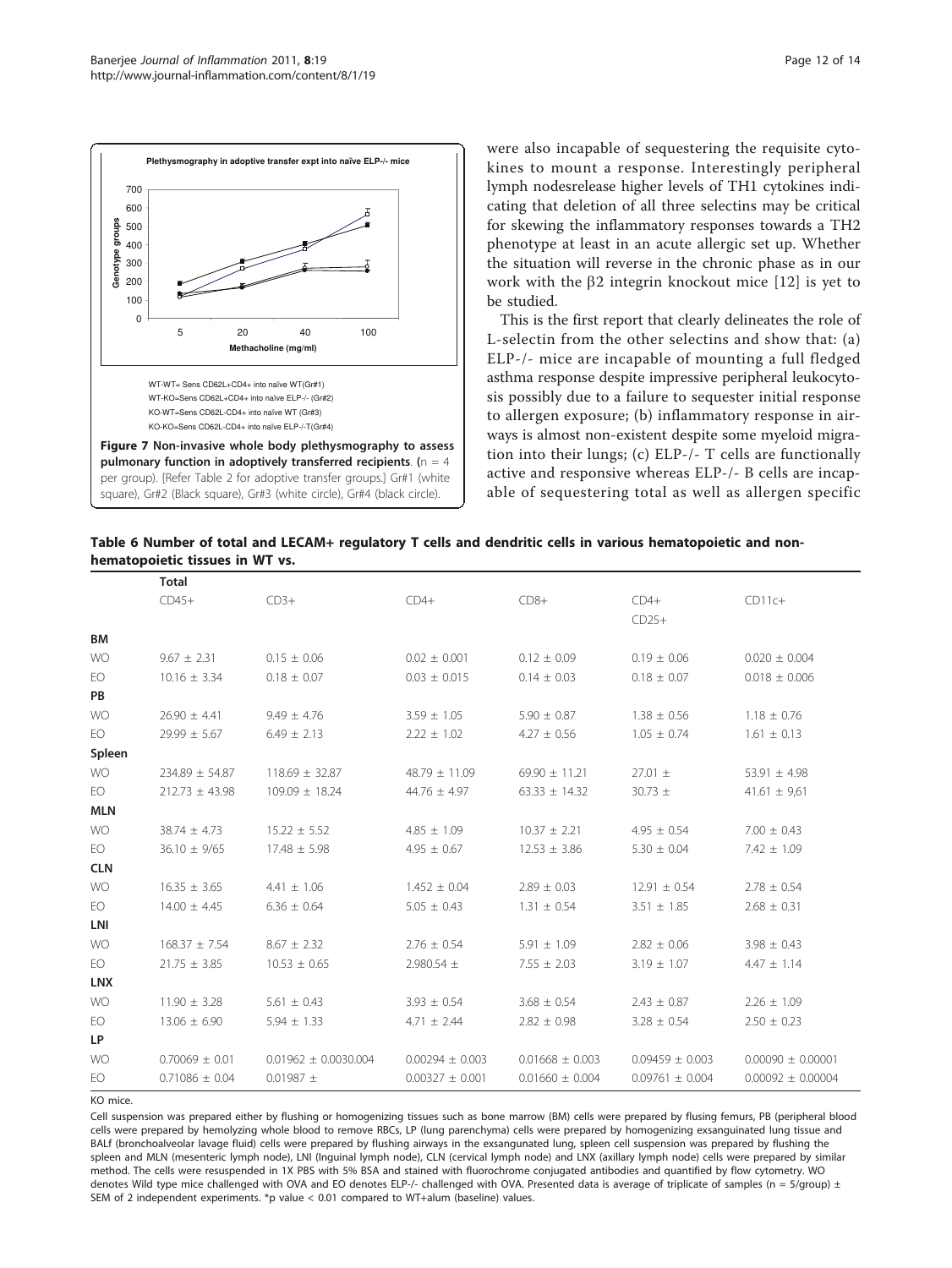<span id="page-12-0"></span>antibody which may indicate (1) that the B cells to be "primed" during initial sensitization by OVA-alum complex may have been ineffective (which is more likely) or (2) the primed B cells when matured into plasma cells fail to properly sequester OVA-specific IgE (which although an attractive explanation, cannot explain how in the adoptive transfer experiments (Figure [7](#page-11-0) and Table [5](#page-10-0)), naïve ELP-/- recipients could successfully mount an asthma response when transplanted with CD4+ WT T cells which could happen only if the sensitization phase occurred successfully. Nevertheless the fact that they were able to manifest "functional asthma" (as shown by lung function test) despite unprimed B cells may indicate that the robust response was due mainly to the CD4+ T cell response that were equipped with the Lselectin and the endothelium of the challenged mouse having their E-selectins intact and lastly, P-selectins on the recipient platlets which may have played a key role in neutrophil sequestration (Table [1](#page-5-0), [2](#page-6-0) and [3\)](#page-6-0); (d) sensitized CD62L+ CD4+ T cells adoptively transferred into naïve ELP-/- recipients could reverse the effects of ELP deletion and non-development of asthma; and lastly (e) the axillary lymph nodes may be key to mobilize IL-4+ cells/ IL-4 for Th2 response and inflammatory recruitment in the airways the significance of which at this point is unclear.

Due to the essential role played by these cell adhesion molecules in lung inflammation, all selectin family members (including L-selectin, P-selectin, and E-selectin) appear to be important therapeutic targets [\[48](#page-13-0)]. Indeed, Revotar Biopharmaceuticals AG is developing the drug under license from Encysive, which is a CD62L antagonist (TBC-1269) for the potential treatment of asthma, COPD, VILI, ALI and ARDS.

#### Conclusion

E-, L-, and P- selectins are important drug targets for asthma. Locally applicable combination therapies with small molecular antagonists or antibodies may be useful in acute allergic asthma treatment regimens to supplement other conventional therapies.

#### Acknoledgements

This work was supported by National Institutes of Health grants (HL58734, DK46557) for Thalia Papayannopoulou. The authors thank Dr. Arthur L. Beaudet for the kind gift of the triple selectin knockout mouse. The authors also thank Gregory Priestley for efficient supervision of the mouse facility and Devra Batdorf for expert mouse handling and fellows of the ERB lab Utpalendu Ghosh, Arijit Ghosh, and Arindam Saha for helping with the edits of this manuscript.

#### Abbreviations used

KO: knockout; BALf; bronchoalveolar lavage fluid; LP: lung parenchyma; PB: peripheral blood; AHR: airway hyperresponsiveness; Mch: methacholine; Eos: eosinophils; PMN: polymorphonuclear neutrophils, MNC: mononuclear cells; ICAMs: Intracellular Adhesion Molecules; H&E: Hematoxylin and Eosin; CLN: cervical lymph node; MLN: mesenteric lymph node; LNX: axillary lymph

node; LNI: inguinal lymph node; CRA: cockroach allergen; VILI: ventilation induced lung inflammation; ALI: acute lung injury; ARDS: adult respiratory distress syndrome; CFU-c: colony forming units count.

#### Author details

<sup>1</sup> Division of Hematology, Department of Medicine, University of Washington, 1959 NE Pacific Street, Seattle, WA 98195, USA. <sup>2</sup>Immunology and Regenerative Medicine Research Laboratory, Dept of Zoology, University of Calcutta, 35 Ballygunge Circular Road, Kolkata-700019, India.

#### Conflicts of interests

The authors declare that they have no competing interests.

#### Received: 30 November 2010 Accepted: 11 August 2011 Published: 11 August 2011

#### References

- 1. Emma Davidson, Jing Jing Liub, Sheikh A: [The impact of ethnicity on](http://www.ncbi.nlm.nih.gov/pubmed/20422142?dopt=Abstract) [asthma care.](http://www.ncbi.nlm.nih.gov/pubmed/20422142?dopt=Abstract) Primary Care Respiratory Journal 2010, 19(3):202-8.
- 2. Sharm P, H AJ: [Emerging molecular targets for the treatment of asthma.](http://www.ncbi.nlm.nih.gov/pubmed/20361708?dopt=Abstract) Indian J Biochem Biophys 2009, 46(6):447-60.
- 3. Broide DH, SS , Gifford T, Sriramarao P: Am J Respir Cell Mol Biol 1998, 18(2):218-25.
- 4. Takizawa H: [Novel Strategies for the Treatment of Asthma.](http://www.ncbi.nlm.nih.gov/pubmed/21824072?dopt=Abstract) Recent Patents on Inflammation & Allergy Drug Discovery 2007, 1:13-19.
- 5. Czarnobilska E, OK : [Eosinophil in allergic and non-allergic inflammation.](http://www.ncbi.nlm.nih.gov/pubmed/16786779?dopt=Abstract) Przegl Lek 2005, 62(12):1484-7.
- 6. Murphy DM, OB PM: [Recent advances in the pathophysiology of asthma.](http://www.ncbi.nlm.nih.gov/pubmed/20525652?dopt=Abstract) Chest 2010, 137(6):1417-26.
- 7. Henderson WR Jr, et al: [A Role for Cysteinyl Leukotrienes in Airway](http://www.ncbi.nlm.nih.gov/pubmed/11779739?dopt=Abstract) [Remodeling in a Mouse Asthma Model.](http://www.ncbi.nlm.nih.gov/pubmed/11779739?dopt=Abstract) Am J Respir Crit Care Med 2002, 165:108-116.
- 8. Woodside DG, Vanderslice P: [Cell adhesion antagonists: therapeutic](http://www.ncbi.nlm.nih.gov/pubmed/18345706?dopt=Abstract) [potential in asthma and chronic obstructive pulmonary disease.](http://www.ncbi.nlm.nih.gov/pubmed/18345706?dopt=Abstract) Biodrugs 2008, 22(2):85-100.
- 9. Erlandsen SL: [Detection and spatial distribution of the beta 2 integrin \(Mac-](http://www.ncbi.nlm.nih.gov/pubmed/7679125?dopt=Abstract)[1\) and L-selectin \(LECAM-1\) adherence receptors on human neutrophils by](http://www.ncbi.nlm.nih.gov/pubmed/7679125?dopt=Abstract) [high-resolution field emission SEM.](http://www.ncbi.nlm.nih.gov/pubmed/7679125?dopt=Abstract) J Histochem Cytochem 1993, 41:327-333.
- 10. Kuebler WM: [Selectins revisited: the emerging role of platelets in](http://www.ncbi.nlm.nih.gov/pubmed/17143325?dopt=Abstract) [inflammatory lung disease.](http://www.ncbi.nlm.nih.gov/pubmed/17143325?dopt=Abstract) J Clin Invest 2006, 116(12):3106-3108;.
- 11. Ray Banerjee E, Jiang Y, Henderson WR Jr, Scott LM, Papayannopoulou T: [Alpha4 and beta2 integrins have non-overlapping roles in asthma](http://www.ncbi.nlm.nih.gov/pubmed/17379071?dopt=Abstract) [development, but for optimal allergen sensitization only alpha4 is](http://www.ncbi.nlm.nih.gov/pubmed/17379071?dopt=Abstract) [critical.](http://www.ncbi.nlm.nih.gov/pubmed/17379071?dopt=Abstract) Exp Hematol 2007, 35(4):605-1.
- 12. Ray Banerjee E, Jiang Y, Henderson WR Jr, Latchman YL, Papayannopoulou T: Absence of α4 but not β[2 integrins restrains the](http://www.ncbi.nlm.nih.gov/pubmed/19463772?dopt=Abstract) [development of chronic allergic asthma using mouse genetic models.](http://www.ncbi.nlm.nih.gov/pubmed/19463772?dopt=Abstract) Exp Hematol 2009, 37:715-727.
- 13. Laberge S, et al: [Role of VLA-4 and LFA-1 in allergen-induced airway](http://www.ncbi.nlm.nih.gov/pubmed/7881677?dopt=Abstract) [hyperresponsiveness and lung inflammation in the rat.](http://www.ncbi.nlm.nih.gov/pubmed/7881677?dopt=Abstract) Am J Respir Crit Care Med 1995, 151:822-829.
- 14. Miyahara N: [Effector CD8+ T cells mediate inflammation and airway](http://www.ncbi.nlm.nih.gov/pubmed/15258576?dopt=Abstract) [hyper-responsiveness.](http://www.ncbi.nlm.nih.gov/pubmed/15258576?dopt=Abstract) Nat Med 2004, 10:865.
- 15. Henderson WR Jr, Banerjee ER, Chi EY: [Differential effects of \(S\)- and \(R\)](http://www.ncbi.nlm.nih.gov/pubmed/16083788?dopt=Abstract) [enantiomers of albuterol in a mouse asthma model.](http://www.ncbi.nlm.nih.gov/pubmed/16083788?dopt=Abstract) J Allergy Clin Immunol 2005, 116(2):332-40.
- 16. Bevilacqua MP: [Setectins.](http://www.ncbi.nlm.nih.gov/pubmed/7679406?dopt=Abstract) J Clin Invest 1993, 91:379.
- 17. Curtis LJeffrey, JS, Craig ARonald, Todt CJill, Knibbs NRandall, Timothy Polak, Bullard CDaniel, Stoolman3 MLloyd: [Subset-Specific](http://www.ncbi.nlm.nih.gov/pubmed/12193727?dopt=Abstract) [Reductions in Lung Lymphocyte Accumulation Following Intratracheal](http://www.ncbi.nlm.nih.gov/pubmed/12193727?dopt=Abstract) [Antigen Challenge in Endothelial Selectin-Deficient Mice.](http://www.ncbi.nlm.nih.gov/pubmed/12193727?dopt=Abstract) The Journal of Immunology 2002, 169:2570-2579,.
- 18. Adhesion:Its Role In Inflammatory Disease New York: W.H. Freeman & Co; 1992, 85-115.
- 19. Crockett-Torabi E: Selectins and mechanisms of signal transduction. J Leukocyte Biol 1998, 63(1).
- 20. Harlan JM: [Leukocyte adhesion deficiency syndrome: insights into the](http://www.ncbi.nlm.nih.gov/pubmed/8500276?dopt=Abstract) [molecular basis of leukocyte emigration.](http://www.ncbi.nlm.nih.gov/pubmed/8500276?dopt=Abstract) Clin Immunol Immunopathol 1993, 67(3 Pt 2):S16-24.
- 21. De Sanctis, GT, et al: [Inhibition of pulmonary eosinophilia in P-selectin](http://www.ncbi.nlm.nih.gov/pubmed/9292449?dopt=Abstract)[and ICAM-1-deficient mice.](http://www.ncbi.nlm.nih.gov/pubmed/9292449?dopt=Abstract) Journal Of Applied Physiology 1997, 83(3):681.